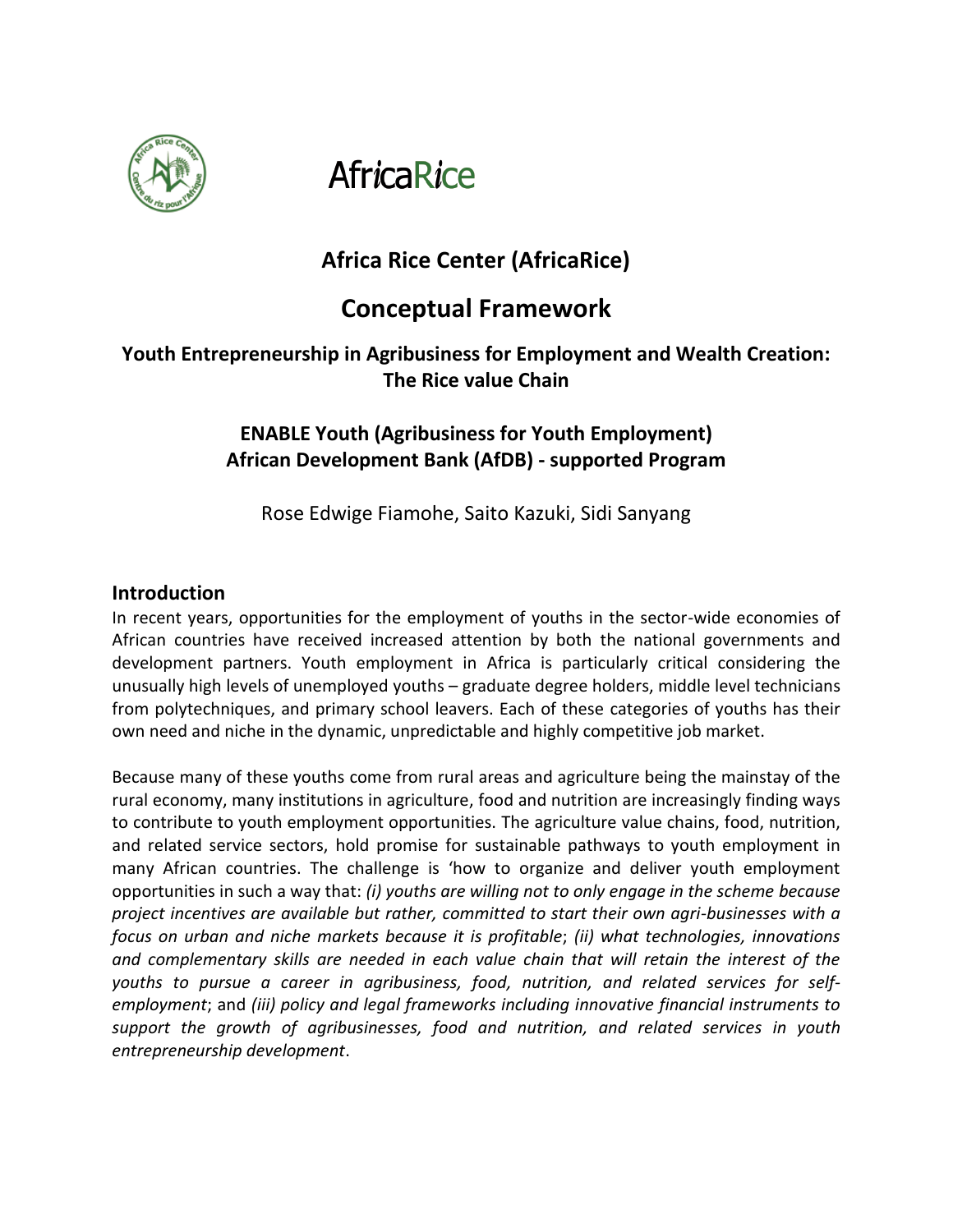# **Facilitation of youth employment opportunities in agriculture value chains, food and nutrition, and related services – AfricaRice's Conceptual Framework and Approach**

AfricaRice is implementing aspects of youth entrepreneurship development in the rice value chain based on projects such as the AfDB multi-national supported project – *Support to Agricultural Research for Development of Strategic Crops (SARD-SC)* and the *Agricultural Transformation Agenda Support Program Phase 1" (ATASP-1) of the Government of Nigeria*; and the GIZ funded "Catalyzing the Adoption and Use of Scalable Technologies in Africa" (CAUSA). Apparently, well-grounded templates for youth employment through agriculture, food and nutrition and related services are yet to be widely available. Sister institutions like IITA and other organizations are involved in a process of learning-by-doing to arrive at cost effective ways of catalyzing youth entrepreneurship and AfricaRice is in that position.

The thrust of the AfricaRice youth entrepreneurship development approach is on capacity strengthening of youths to provide services to render incubation initiatives and agri-businesses already developed sustainable, and which will add value to the proposed Enabling Youth Initiative and IITA's Agri-preneurs approach. AfricaRice targets youths who are: *(i) middle level technical graduates from polytechniques, business and management institutes*; and *(ii) primary school leavers*. Opportunistically, graduates with first degrees who have demonstrated an interest in pursuing careers in agriculture, food and nutrition and related services including ICT are also co-opted as interns to enhance their skills in their area of interest.

## **Innovation platforms (IPs) in rice value chain: Tool for transformative change in youth entrepreneurship development**

Multi-stakeholder innovation platforms (IPs) in the rice value chain will be used as the tool to catalyze agri-businesses for youth self-employment in rural and urban areas. To achieve this: (i) youths including women will be systematically facilitated to access elite and profitable technologies and innovations developed by research; (ii) facilitated interaction, relationship building and trust among the youths as well as between the youths and other critical rice value chain actors to enhance their access to urban and niche rice markets; and (iii) enhanced competence and skills of youths to enable them develop and sustain businesses in rice production, processing and service sectors of the rice value chain.

To facilitate youth entrepreneurship development, AfricaRice is focusing on elite technologies and innovations that have a high commercial value for youth self-employment. Some of these technologies and innovations include: (i) *production and commercialization of seeds of improved rice varieties*, (ii) *deployment of a modernized rice GEM parboiling facility/unit* suitable for women rice processors; (iii) *packaging, labeling and branding of locally produced rice* for niche urban markets; (iv) *ASI/ATAT multi-crop thresher* machine for the threshing of quality rice paddy and other cereals (eg. wheat) and legumes (eg. cowpea); (v) *RiceAdvice, an android-based decision support tool for providing poor resource smallholder farmers with field specific nutrient management guidelines* to facilitate increased use of farm inputs such as fertilizers, and (vi) *ICT* to access and apply agricultural technologies and innovations to address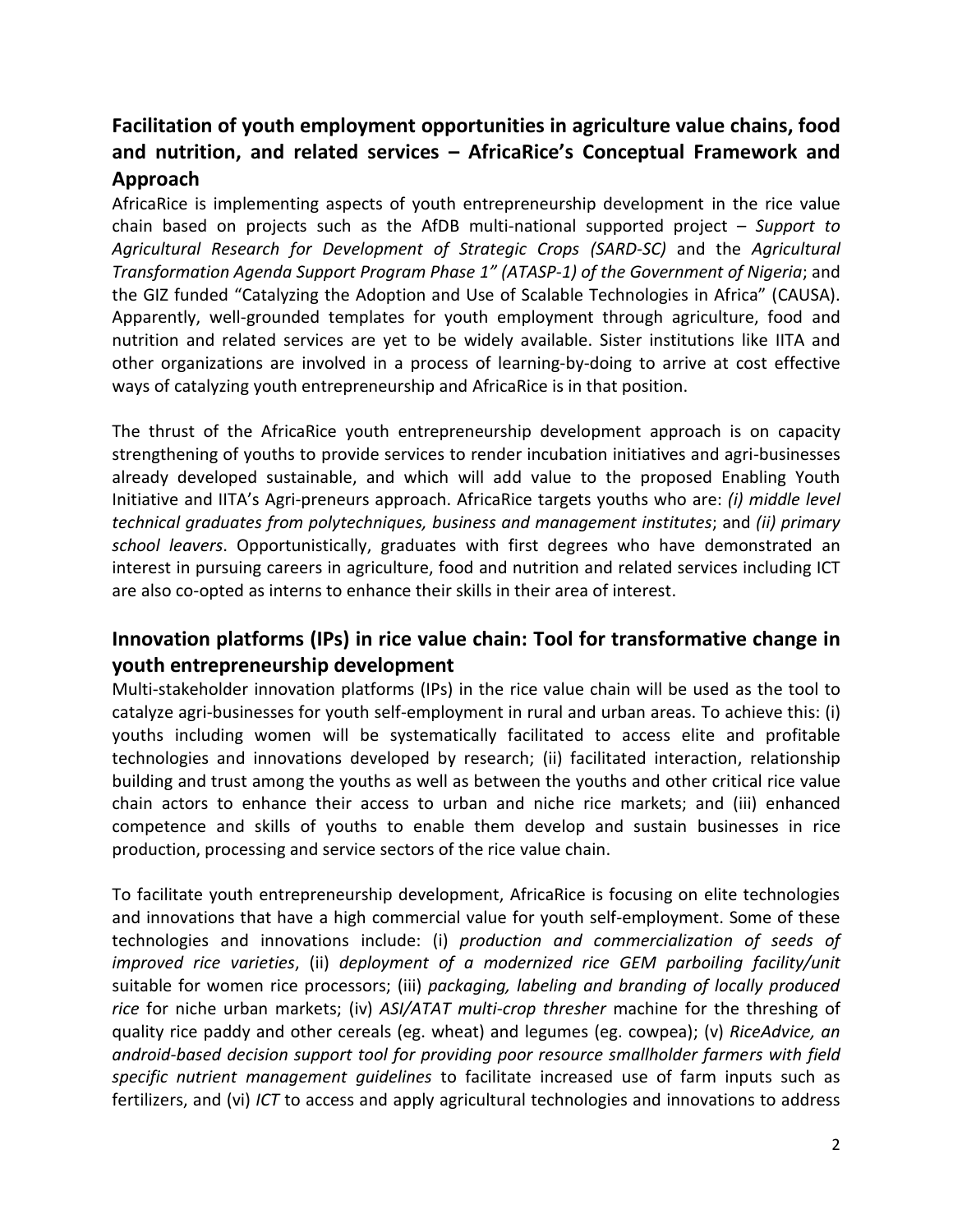productivity and market constraints. To achieve this, institutional as well as policy bottlenecks must be systematically addressed in tandem with technological change. Taking either of these on its own will not deliver the requisite competencies, skills and mindset change that is needed in a dynamic and rapidly changing job market.

AfricaRice uses rice sector development hubs that were strategically selected by NARS partners of the countries to achieve the above, taking into account two broad criteria: agro-ecology and market access. In the hubs, six Africa-wide multi-disciplinary Task Forces (TF) on rice breeding (varietal improvement), agronomy, mechanization, processing and value addition, policy including markets, and mainstreaming gender in rice value chain; use IPs to both generate and disseminate technologies and innovations for the benefit of resource poor smallholders and entrepreneurs which includes youth and women.

### **Coaching & mentoring youth agri-preneurs/entrepreneurs through the IPs**

While technical and managerial skills enhancement of youths by agricultural, agri-business and management institutions is a necessary pre-condition to their successful engagement in agribusiness for food and nutrition, and livelihood improvement; equally critical is to mentally prepare these youths (mind set change) to become successful business men and women. To achieve this and using the IP process, youths in the Enabling Youth program will be attached to various categories of successful businesses for three months to develop their mind set in sustainable business practices. Through such internships, youths will learn hands-on skills regarding how to become successful businessmen/women and to build relationships with clients. Furthermore, the mentee/mentor relationship will bond the two and opportunities of a successful and well established business mentor, supporting and pulling the emerging youth entrepreneurs, will be enhanced.

AfricaRice's Regional Training Center in St. Louis, Senegal; the recently inaugurated Green Innovation Center in Cotonou, Benin; and the Center's other infrastructure are utilized for the purpose of capacity strengthening of youths among other rice value chain actors. To this end, competence and skills of young men and women will be enhanced using high performing and profitable rice technologies and innovations to enable them start their own agribusinesses.

### **Profitability analysis of key enterprises in the rice value chain**

Key drivers that are needed to catalyze profitable and sustainable youth enterprises in the rice value chain include: (i) production and commercialization of quality rice paddy that will feed into processing and value addition facilities; (ii) processing paddy into milled rice and or parboiled rice; and (iii) packaging/branding of milled and or parboiled to satisfy urban and niche market rice consumers. Some of the key technologies and innovations that will be needed by the youths include the production and commercialization of quality seed of improved rice varieties; quality rice paddy for the processing and value addition facilities; equipment and tools to produce, process and add value to milled and parboiled rice for urban and niche markets within and across neighbouring countries.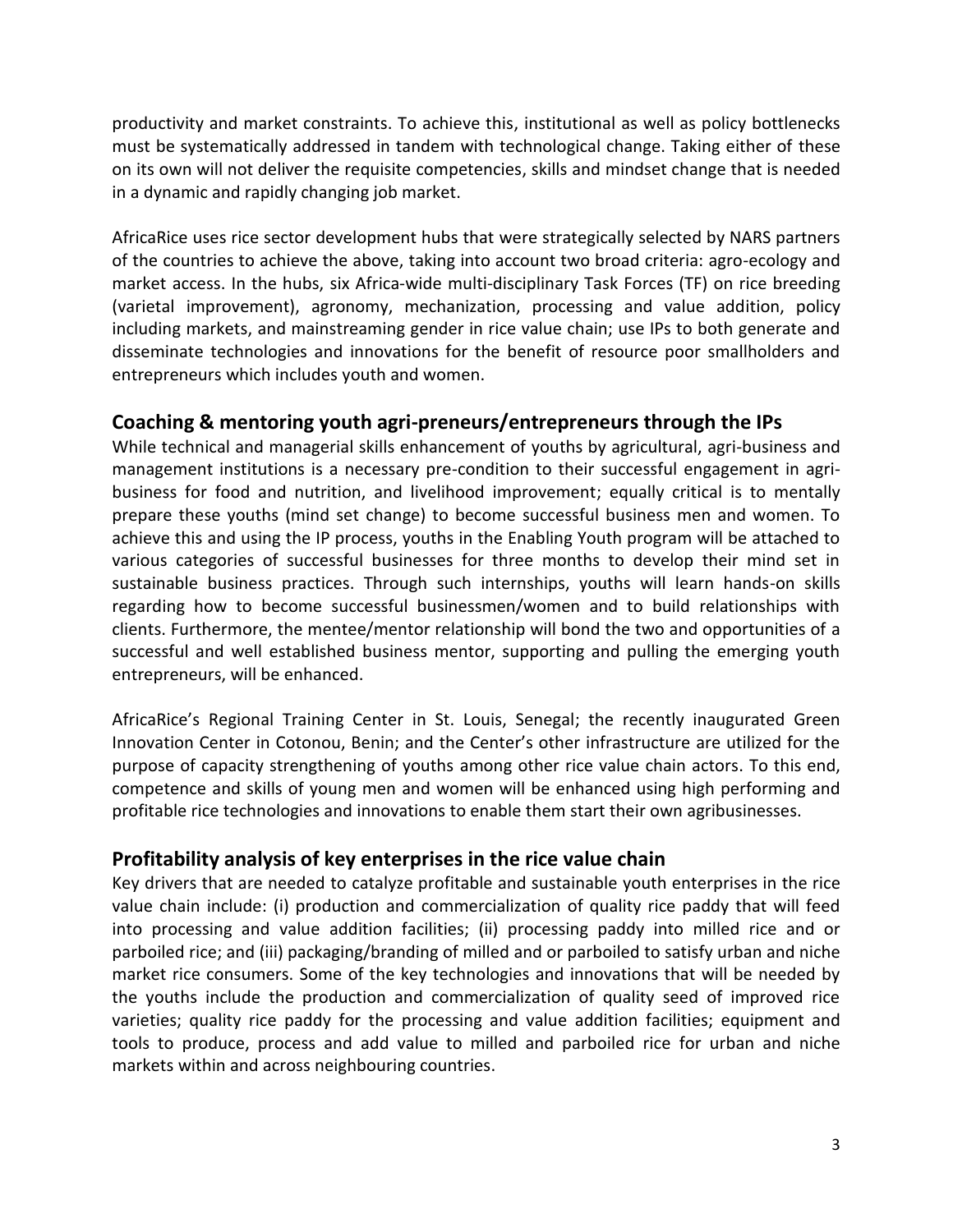The profitability analysis of the rice technologies and innovations for youth entrepreneurship development in the rice value chain is based on two scenarios: (i) technologies and innovations on their own, and (ii) combinations of these technologies and innovations, over a 3 - 10 year period. The milling machine takes the longest incubation period of 10 years followed by the GEM rice parboiler with 7 years while the rest require only 3 years incubating. It should be noted that the GEM rice parboiler is available in two capacities: 7.2 tonne and 12.0 tonne paddy processing capacity per month.

Table 1 shows the initial investment cost of each technological/innovation enterprise while Table 2 provides profitability indicators for each enterprise scenario, whether on its own or in combination with other technologies and innovations.

| Table 1: Investment cost of rice technologies and innovations that offers opportunities for |  |  |
|---------------------------------------------------------------------------------------------|--|--|
| youth entrepreneurship development                                                          |  |  |

| Enterprise     | Components of enterprise                                          | Investment cost of the          |  |
|----------------|-------------------------------------------------------------------|---------------------------------|--|
|                |                                                                   | technology/innovation           |  |
|                |                                                                   | and associated materials (FCFA) |  |
| E1             | <b>GEM 7.2 tonne parboiling unit</b>                              | 7 230 000                       |  |
|                | GEM 12.0 tonne parboiling unit                                    | 10 230 000                      |  |
| E2             | <b>Milling machine unit</b>                                       | 3 650 000                       |  |
| E <sub>3</sub> | GEM 12.0 tonne + milling machine unit                             | 12 830 000                      |  |
| E4             | Buying white and parboiled milled rice +<br>sorting $+$ packaging | 2 065 000                       |  |
| E <sub>5</sub> | <b>GEM</b> parboiling unit + RiceAdvice                           | 10 640 000                      |  |
| E <sub>6</sub> | Milling machine unit $+$ Seed production $+$<br><b>RiceAdvice</b> | 4 560 000                       |  |
| E7             | Seed production+RiceAdvice +ASI thresher                          | 3 595 000                       |  |
| E8             | Seed production + Power Tiller + RiceAdvice +<br>+ ASI thresher   | 6 280 000                       |  |
| E <sub>9</sub> | <b>ASI</b> thresher + RiceAdvice                                  | 3 095 000                       |  |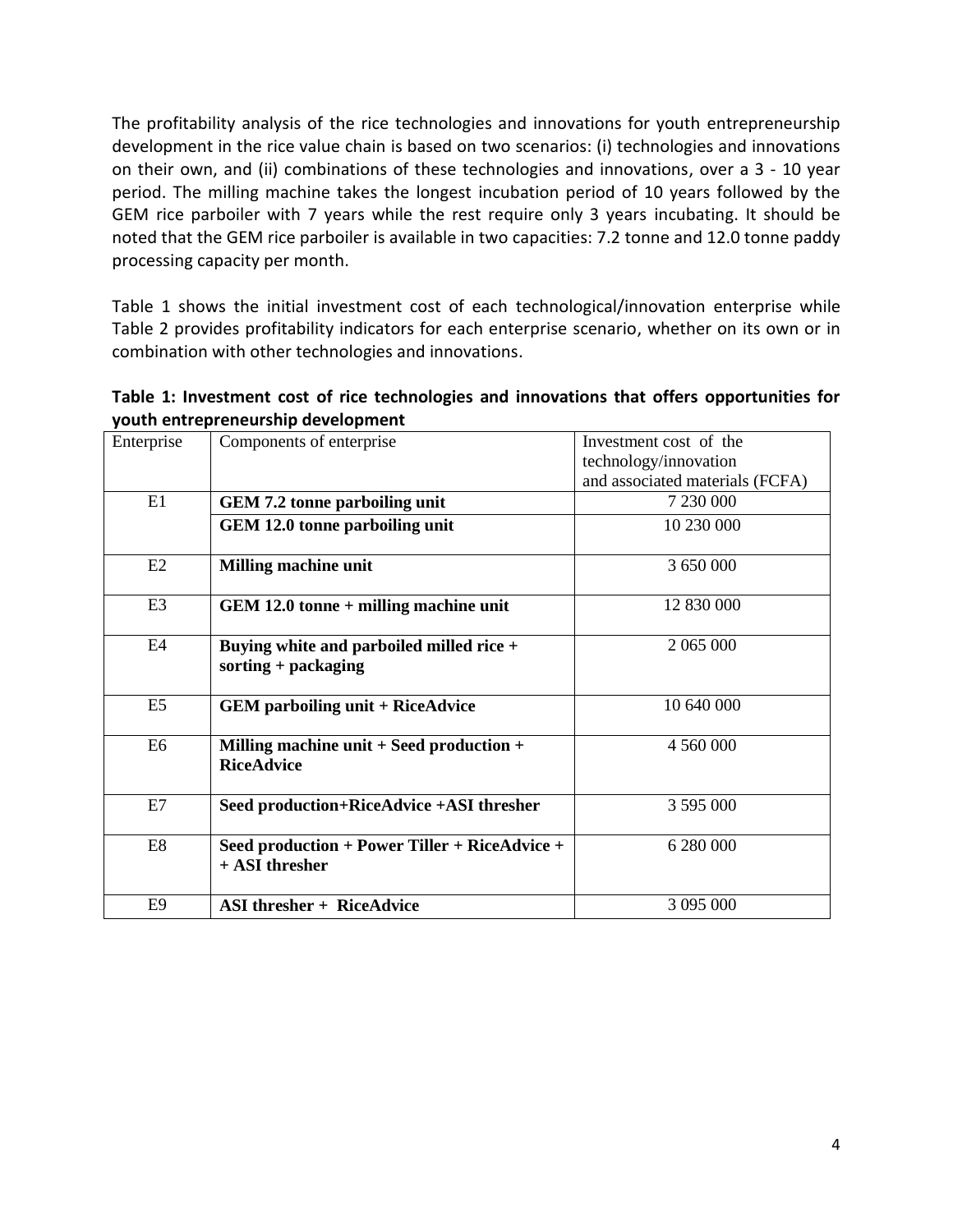| <b>Enterprise / Rice technologies and innovations</b> |                                                                             | <b>Total Net Profit over a</b><br>period of 7years | <b>Return On Investment</b><br>(ROI) | <b>Internal Rate of</b><br><b>Return (IRR)</b> |
|-------------------------------------------------------|-----------------------------------------------------------------------------|----------------------------------------------------|--------------------------------------|------------------------------------------------|
|                                                       |                                                                             | <b>FCFA</b>                                        | $\frac{0}{0}$                        | $\frac{0}{0}$                                  |
|                                                       | GEM 7.2 tonne parboiling unit alone                                         | 10,224033                                          | 20.20                                | 20.29                                          |
| E1                                                    | GEM 12.0 tonne parboiling unit alone                                        | 22,252994                                          | 31.08                                | 30.49                                          |
| E2                                                    | Milling machine unit alone                                                  | 8,527803                                           | 33.38                                | 30.26                                          |
| E <sub>3</sub>                                        | $GEM$ 12.0 tonne + milling machine + packaging                              | 43,982697                                          | 48.97                                | 46.10                                          |
| E4                                                    | <b>Buying parboiled and white milled rice + sorting</b><br>+ packaging      | 31,744745                                          | 219.61                               | 168.83                                         |
| E <sub>5</sub>                                        | $GEM$ parboiling unit alone $+$ RiceAdvice                                  | 21,820116                                          | 29.30                                | 29.26                                          |
| E6                                                    | Milling machine unit alone + Seed production +<br><b>RiceAdvice</b>         | 18,885220                                          | 59.16                                | 42.60                                          |
| E7                                                    | Seed production $+$ RiceAdvice $+$ ASI thresher                             | 32,118,559                                         | 127.63                               | 91.8191                                        |
| E8                                                    | <b>Power Tiller + Seed production + RiceAdvice +</b><br><b>ASI Thresher</b> | 42,779,996                                         | 97.31                                | 83.57                                          |
| E9                                                    | $ASI$ Thresher + RiceAdvice                                                 | 5,209,796                                          | 24.05                                | 34.42                                          |

#### **Table 2: Profitability analysis of key business opportunities in the rice value chain for youth entrepreneurship development**

#### **Enterprise 1.1: GEM 7.2 tonne rice parboiling unit capacity**

It is assumed that this unit parboils a quantity of 7.2 tonne of paddy rice per month. In this case, the processing unit buys paddy rice and parboils it but the milling of the parboiled rice takes place in another mill. The parboiled rice is then packaged and sold. In addition, this facility also provides parboiling services to other clients. At the end of the 7 years duration of the enterprise, the total net profit is calculated at 10,224, 033 FCFA. The ROI shows that for 100 FCFA invested, the enterprise will generate 20.20 FCFA as net profit. In addition, this enterprise will be profitable even if the interest rate on loan is 20.29%.

#### **Enterprise 1.2: GEM 12.0 tonne rice parboiling unit capacity**

It is assumed that the unit parboils 12.0 tonne kg of paddy rice per month. In this case, the processing unit buys paddy rice and parboils it but the milling of the parboiled rice takes place in another mill. At the end of the 7 years duration of the enterprise, the total net profit expected is 22,252, 994 FCFA. The ROI shows that for 100 FCFA invested in the enterprise, 31.08 FCFA will be generated as net profit. In addition, this enterprise will be profitable even if the interest rate on loan is 30.49 %.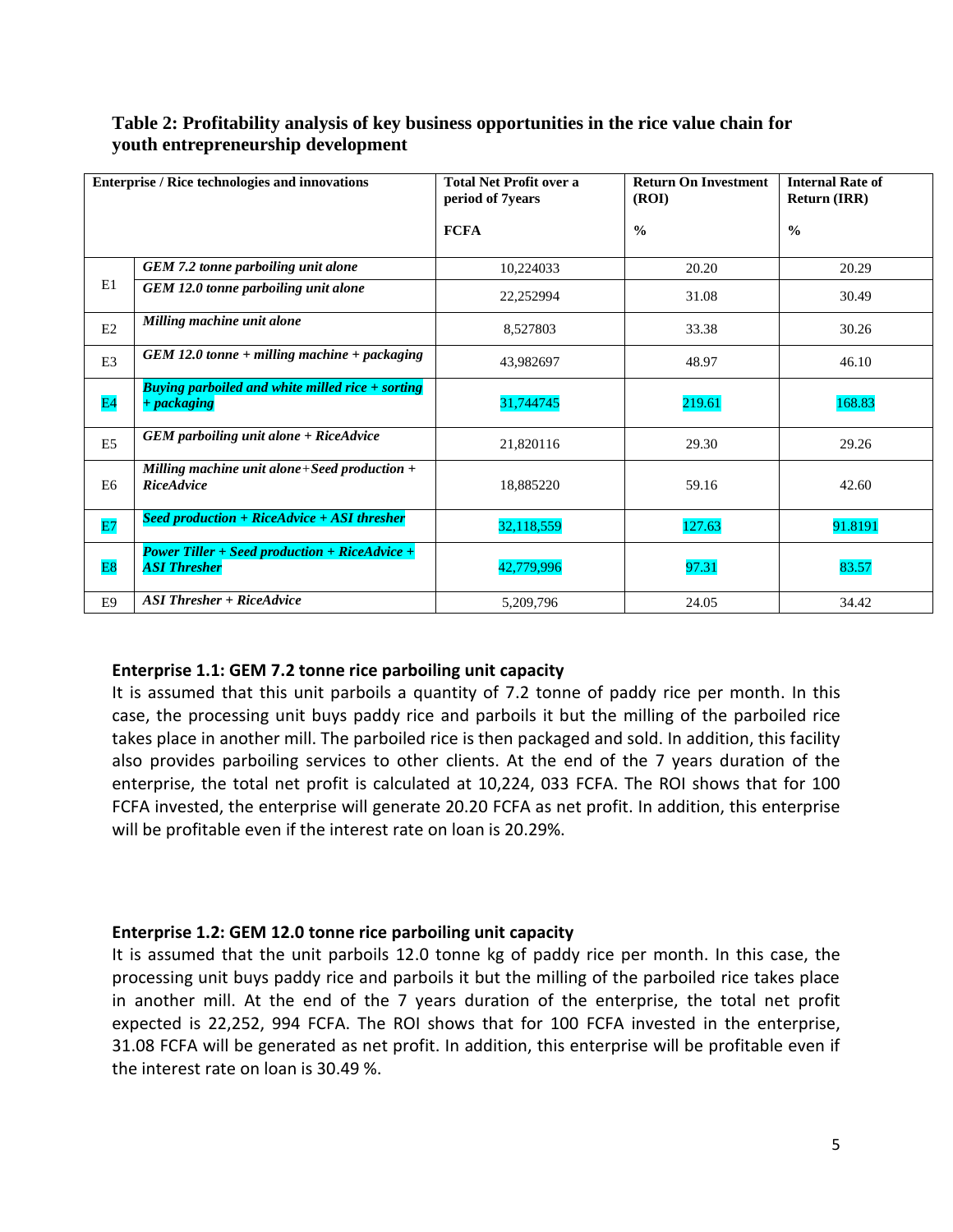#### **Enterprise 2: Milling machine unit alone**

It is assumed that the unit will mill 12.0 tonne of paddy rice per month. In this case, it buys paddy rice, mills, packages and sells; as well as provides milling service to other clients. The total net profit expected from this enterprise is 8,527,803 FCFA with a ROI of 33.38% and 30.26% as IRR.

#### **Enterprise 3: GEM 12.0 tonne + milling machine + packaging**

It is assumed that the unit will process 12.0 tonne of paddy rice per month. The enterprise buy the paddy rice, parboils, mills, packages and sells. Furthermore, the enterprise offers services using these two technologies/innovations. The expected total net profit is 43,982,697 FCFA while the return on investment is 48.97% and internal rate of return is 46.10%. Therefore, for each 100 FCFA invested the unit will generate 48.97 FCFA as net profit.

#### **Enterprise 4: Buying white and parboiled milled rice + sorting + packaging**

In this enterprise, it is assumed that the young entrepreneur will purchase in bulk, parboiled and white milled rice; sorts; packages; and sells. It is also assumed that the proportion of these two types of rice is  $\frac{3}{4}$  parboiled rice and  $\frac{7}{4}$  white milled rice respectively. This activity will generate an expected total net profit of 31,744, 745 FCFA for the entrepreneur. An amount of 219.61 FCFA will be gained by each 100 FCFA invested. This business can support up to 168.83% interest rate.

#### **Enterprise 5: GEM parboiling + RiceAdvice**

This enterprise combines the parboiling of paddy rice using GEM 12.0 tonne capacity per month as well as providing RiceAdvice services to farmers. The total net profit which can be gained from these technologies/innovations is estimated at 21, 820, 116 FCFA. 100 FCFA invested will generate a net profit of 29.30 FCFA. This enterprise can support up to 29.26% interest rate.

#### **Enterprise 6: Milling machine unit alone + Seed production + RiceAdvice**

In this enterprise, certified seed is produced for sale to rice farmers; RiceAdvice services is offered to farmers; and it also mills 12.0 tonne of paddy rice per month and packages and sells. It also offers services to those who want to mill their paddy rice. The expected total net profit is 18,885,220 FCFA with a ROI of 59.16%. Moreover, this enterprise can support an interest rate of 42.60%.

#### **Enterprise 7: Seed production + RiceAdvice + ASI thresher**

In this enterprise the young entrepreneur will produce certified seed, offer RiceAdvice services, offer threshing services to rice farmers using ASI thresher. This activity will generate an expected total net profit of 32,118,559 FCFA with a ROI of 127.63%. This enterprise can support an interest rate of 91.82%.

#### **Enterprise 8: Seed production + Power tiller + RiceAdvice + ASI thresher**

The enterprise produces and sells certified rice seed; and offers ploughing, RiceAdvice, and threshing services to rice farmers. The expected total net profit is estimated at 42,779,996 FCFA